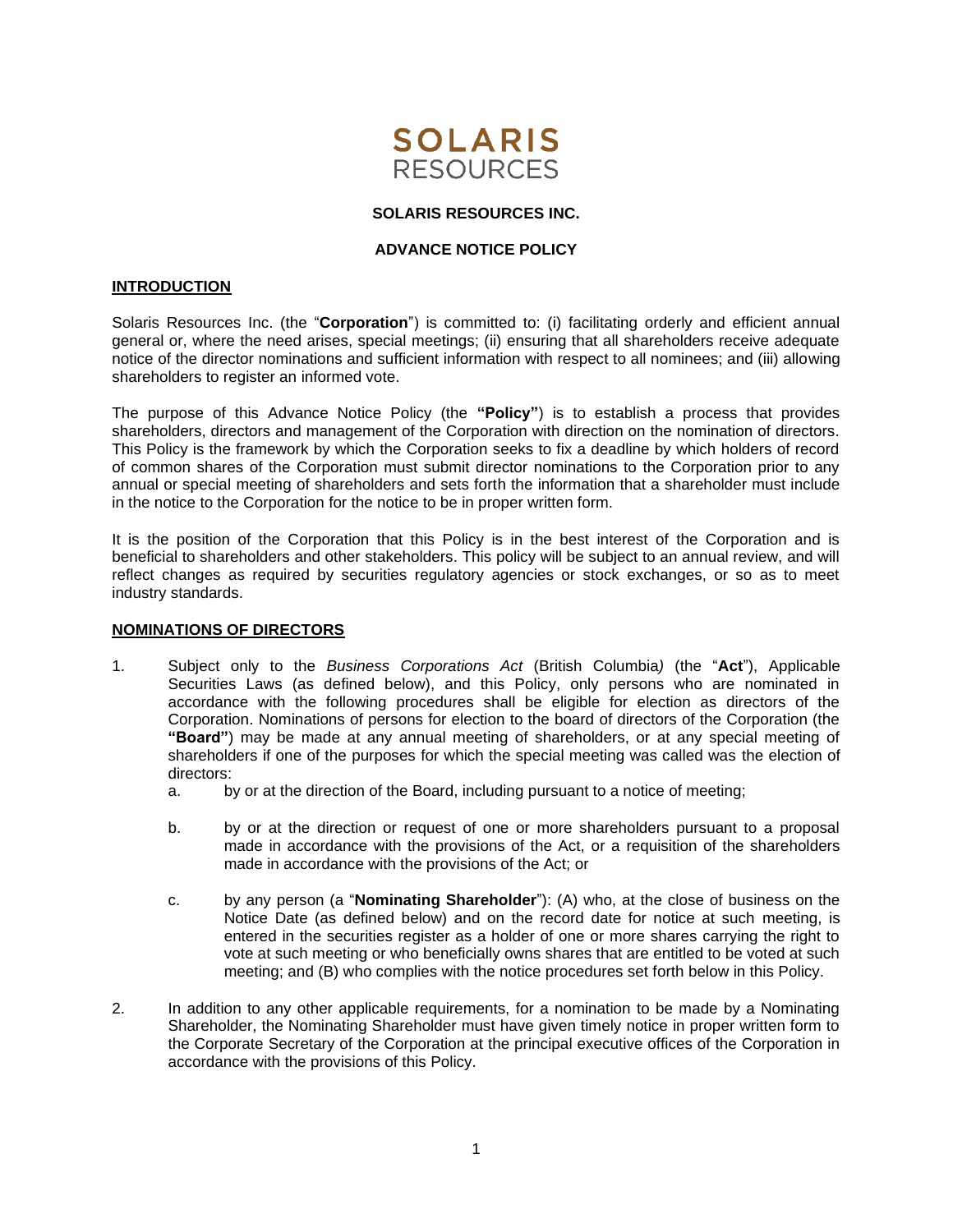- 3. To be timely, a Nominating Shareholder's notice to the Corporate Secretary of the Corporation must be made:
	- a. in the case of an annual meeting of shareholders, not less than 30 days prior to the date of the annual meeting of shareholders; provided, however, that in the event that the annual meeting of shareholders is to be held on a date that is less than 50 days after the date (the **"Notice Date"**) on which the first public announcement (as defined below) of the date of the annual meeting was made, notice by the Nominating Shareholder may be made not later than the close of business on the tenth (10th) day following the later of: (i) the date of the public announcement (as defined below) of this Policy; and (ii) the Notice Date in respect of such meeting; or
	- b. in the case of a special meeting (which is not also an annual meeting) of shareholders called for the purpose of electing directors (whether or not called for other purposes), not later than the close of business on the fifteenth (15th) day following the day on which the first public announcement (as defined below) of the date of the special meeting of shareholders was made.
- 4. To be in proper written form, a Nominating Shareholder's notice to the Corporate Secretary of the Corporation must set forth:
	- a. for each person who the Nominating Shareholder proposes to nominate for election as a director (each a "**Proposed Nominee"**), the following:
		- i. the name, age, province and country of residence of the person;
		- ii. the principal occupation or employment of the person for the past five years;
		- iii. the class or series and number of shares in the capital of the Corporation which are directly or indirectly controlled or which are directly or indirectly owned beneficially or of record by the Proposed Nominee and his or her associates or affiliates as of the record date for the meeting of the shareholders (if such date shall have been made publicly available and shall have occurred) and as of the date of such notice;
		- iv. full particulars regarding any contract, agreement, arrangement, understanding or relationship (collectively, "Arrangements"), including without limitation, financial, compensation and indemnity related Arrangements between the Proposed Nominee or any associate or affiliate of the Proposed Nominee and any Nominating Shareholder or any of its Representatives (defined below); and
		- v. any other information relating to the Proposed Nominee or his or her associates or affiliates that would be required to be disclosed in a dissident's proxy circular in connection with solicitations of proxies for election of directors pursuant to the Act and Applicable Securities Laws.
	- b. for each Nominating Shareholder giving the notice and each beneficial owner, if any, on whose behalf the nomination is made, the following:
		- i. the name of the person;
		- ii. the class or series and number of shares in the capital of the Corporation which are directly or indirectly controlled or which are directly or indirectly owned beneficially or of record by such person as of the record date of the meeting of the shareholders (if such date shall have been made publicly available and shall have occurred) and as of the date of such notice;
		- iii. full particulars regarding (A) any proxy or other Arrangement pursuant to which such person or any of its Representatives has a right to vote or direct the voting of any shares of the Corporation, and (B) any other Arrangement of such person or any of its Representatives relating to the voting of any shares of the Corporation or the nomination of any person(s) to the Board; and
		- iv. any other information relating to such person or any of its Representatives that would be required to be disclosed in a dissident's proxy circular in connection with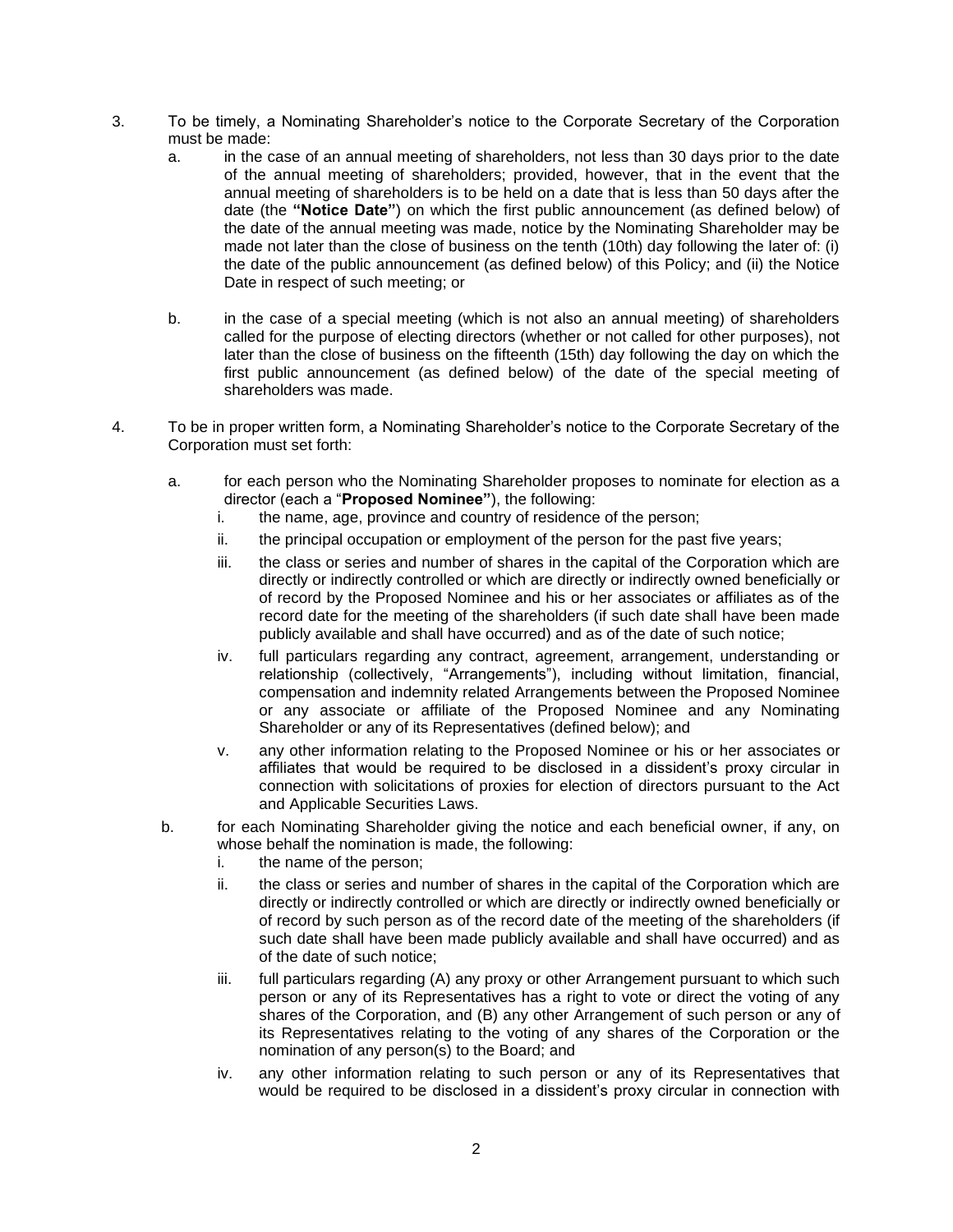solicitations of proxies for election of directors pursuant to the Act and Applicable Securities Laws.

- 5. All information to be provided in a timely notice pursuant to paragraph 3 above shall be provided as of the date of such notice. If requested by the Corporation, the Nominating Shareholder shall update such information forthwith so that it is true and correct in all material respects as of the date that is 10 business days prior to the date of the meeting, or any adjournment or postponement thereof.
- 6. For greater certainty, paragraph 1 above shall be the exclusive means for any person to bring nominations for election to the Board before any annual or special meeting of shareholders of the Corporation. No person shall be eligible for election as a director of the Corporation unless nominated in accordance with the provisions of this Policy; provided, however, that nothing in this Policy shall be deemed to preclude discussion by a shareholder (as distinct from the nomination of directors) at a meeting of shareholders of any matter in respect of which it would have been entitled to submit a proposal pursuant to the provisions of the Act. The Chairman of the meeting shall have the power and duty to determine whether a nomination was made in accordance with the procedures set forth in the foregoing provisions and, if any proposed nomination is not in compliance with such foregoing provisions, to declare that such defective nomination shall be disregarded.
- 7. For purposes of this Policy:
	- a. **Applicable Securities Laws** means the applicable securities legislation of each relevant province and territory of Canada, as amended from time to time, the rules, regulations and forms made or promulgated under any such statute and the published national instruments, multilateral instruments, policies, bulletins and notices of the securities commission and similar regulatory authority of each province and territory of Canada;
	- b. **beneficially owns** or **beneficially owned** means, in connection with the ownership of shares in the capital of the Corporation by a person, (i) any such shares as to which such person or any of such person's Affiliates (as defined in the Act) owns at law or in equity, or has the right to acquire or become the owner at law or in equity, where such right is exercisable immediately or after the passage of time and whether or not on condition or the happening of any contingency or the making of any payment, upon the exercise of any conversion right, exchange right or purchase right attaching to any securities, or pursuant to any agreement, arrangement, pledge or understanding whether or not in writing; (ii) such shares as to which such person or any of such person's Affiliates (as defined in the Act) has the right to vote, or the right to direct the voting, where such right is exercisable immediately or after the passage of time and whether or not on condition or the happening of any contingency or the making of any payment, pursuant to any agreement, arrangement, pledge or understanding whether or not in writing; and (iii) any such shares which are owned beneficially within the meaning of this definition by any other person with whom such person is acting jointly or in concert with respect to the Corporation or any of its securities;
	- c. **public announcement** means disclosure in a press release reported by a national news service in Canada, or in a document publicly filed by the Corporation under its profile on the System of Electronic Document Analysis and Retrieval at www.sedar.com; and
	- d. **Representatives** of a person means the affiliates and associates of such person, all persons acting jointly or in concert with any of the foregoing, and the affiliates and associates of any of such persons acting jointly or in concert, and **Representative** means any one of them.